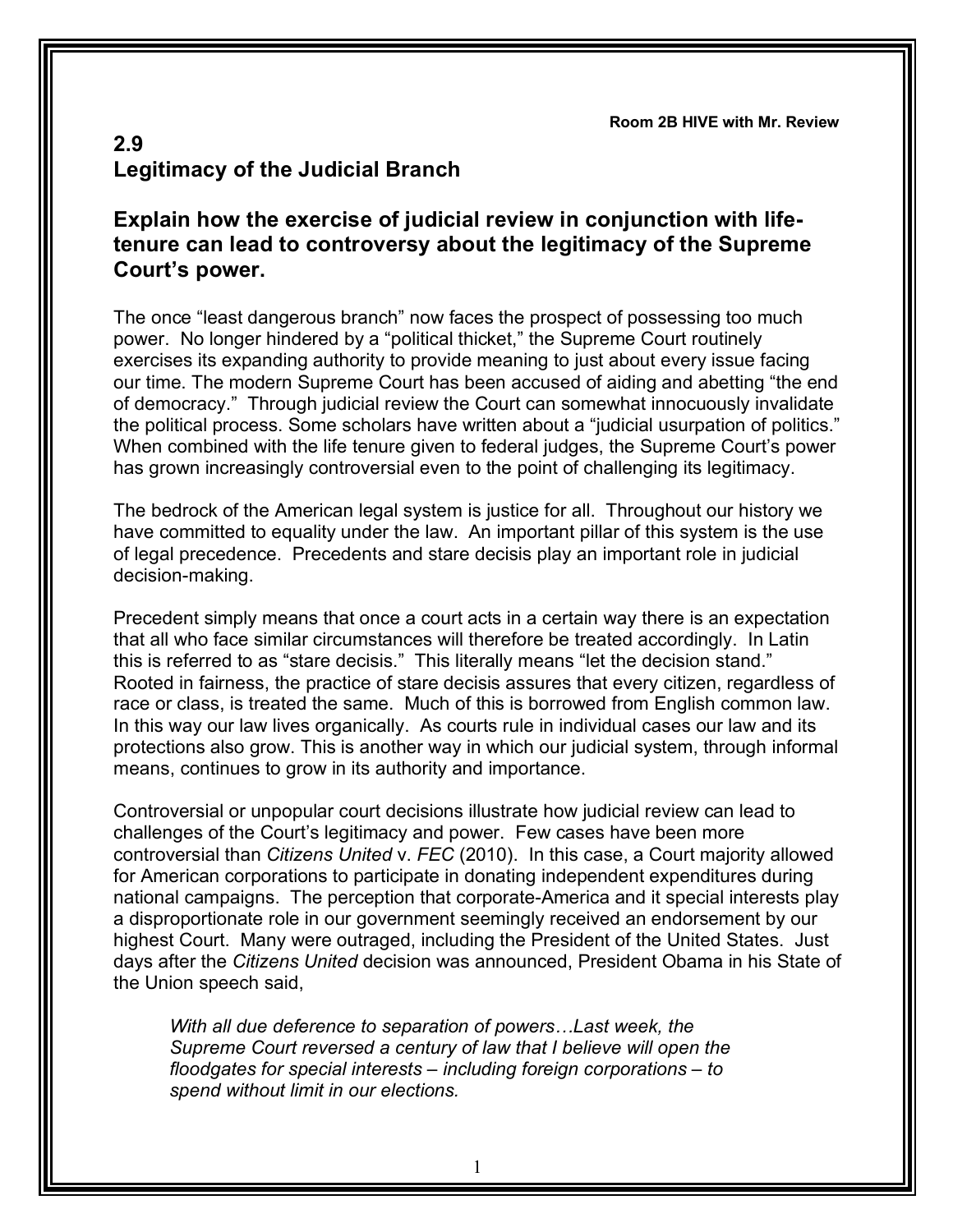Sitting just below the president that night was Judge Samuel Alito. Upon hearing the president's rebuke, Alito was clearly seen mouthing the words "not true." Right or wrong our Court today is clearly seen as acting overtly political. Dispute over court nominations bear witness to this fact. In the end the Court's legitimacy is challenged.

Another highly controversial decision in recent years was *District of Columbia* v. *Heller* (2008). In this case the Court seemingly turned its back on decades of case law regarding the Second Amendment. Writing for the majority Justice Scalia wrote, "There seems to us no doubt, on the basis of both text and history, that the Second Amendment conferred an individual right to keep and bear arms." Soon this precedent would be used to invalidate laws throughout the country that attempted to limit the sale of firearms. In dissent Justice Stevens wrote,

*The Second Amendment was adopted to protect the right of the people of each of the several States to maintain a well-regulated militia. It was a response to concerns raised during the ratification of the Constitution that the power of Congress to disarm the state militias and create a national standing army posed an intolerable threat to the sovereignty of the several States. Neither the text of the Amendment nor the arguments advanced by its proponents evidenced the slightest interest in limiting any legislature's authority to regulate private civilian uses of firearms. Specifically, there is no indication that the Framers of the Amendment intended to enshrine the common-law right of selfdefense in the Constitution.*

It appeared the Court was imposing its conservative will upon the wishes of state and local governments hoping to stem the outbreak of an epidemic of gun violence. The Court's authority to use judicial review had empowered it to reverse decades of accepted law. The stature, prestige and therefore legitimacy of the Court was both weakened and compromised. Rather than serving as objective arbitrators over our most serious legal disputes, the Supreme Court is increasingly seen as just another politically partisan institution.

The legitimacy of the Court often gets embroiled in the debate over how judges go about making their decisions. Controversy about the Supreme Court's decision-making power is illustrated by the ongoing debate over judicial activism versus judicial restraint.

The process of making a judicial decision is called jurisprudence. Ideally, we all wish to believe that "justice is blind." We hope that judges base their opinions upon what the law says and not on personal bias. There are two primary schools of jurisprudence.

One school of jurisprudence is called judicial restraint. These strict constructionists attempt to reserve their judgments to the original intent of the law. They often defer to the other branches and try to avoid making politically explosive decisions. Today conservatives tend to consider themselves practicing judicial restraint.